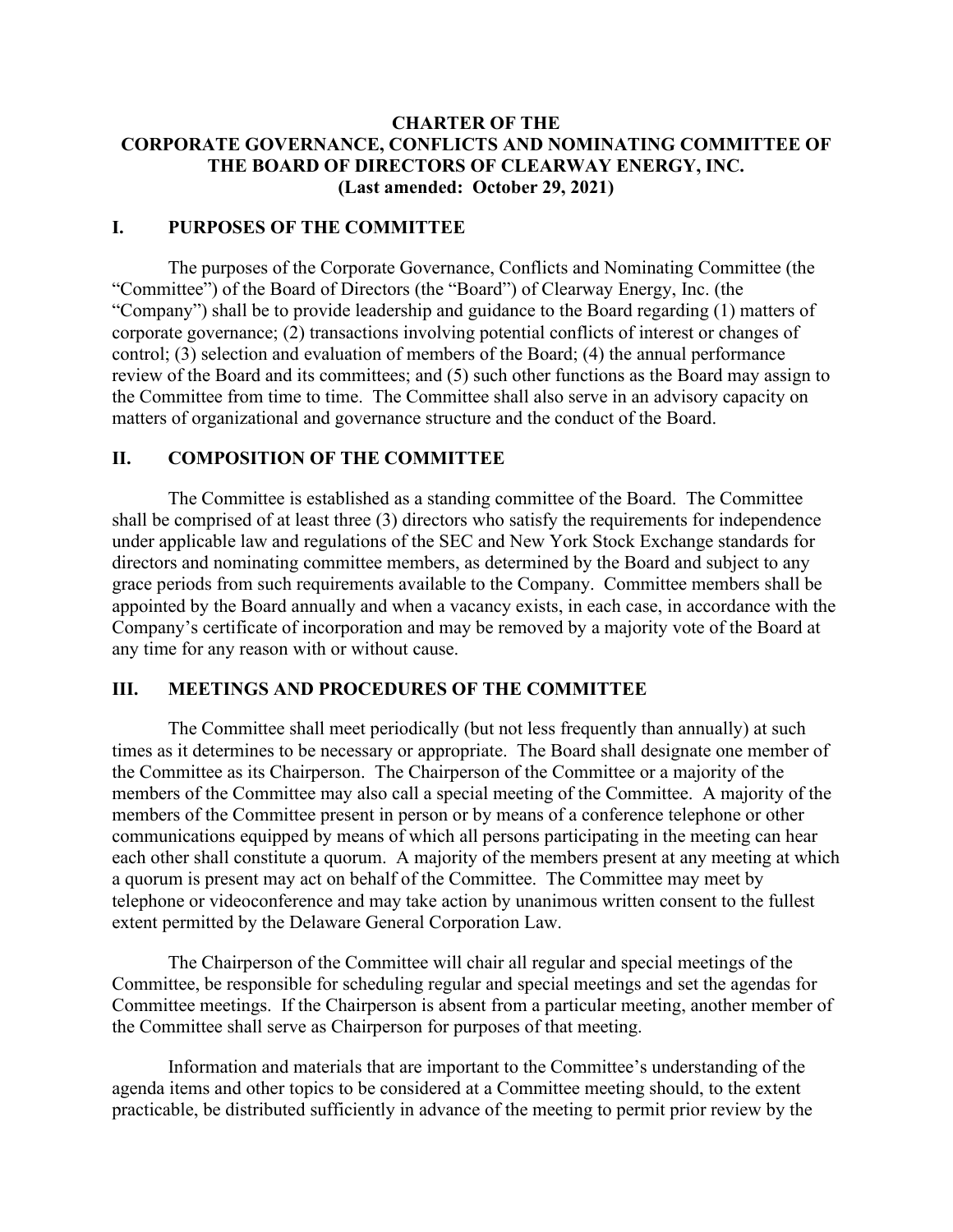Committee members. In the event of a pressing need for the Committee to meet on short notice or if such materials contain highly confidential or sensitive information, it is recognized that written materials may not be available in advance of the meeting.

The Committee may form subcommittees for any purpose within its authority that the Committee deems appropriate and may delegate to such subcommittees such power and authority of the Committee as the Committee deems appropriate; provided, however, that no subcommittee shall consist of fewer than two members; and provided further that the Committee shall not delegate to a subcommittee any power or authority required by any law, regulation or applicable listing standard to be exercised by the Committee as a whole.

The Committee may request that any directors or officers of the Company, or other persons whose advice and counsel are sought by the Committee, attend any meeting of the Committee to provide such pertinent information as the Committee requests. As part of its responsibility to foster open communication, the Committee should also meet on a periodic basis with management and the General Counsel in separate executive sessions to discuss any matters that the Committee or each of these groups believes should be discussed privately.

The Committee shall report regularly to the full Board with respect to its activities. Written minutes of all Committee meetings shall be kept and the minutes shall be maintained with the books and records of the Company.

## **IV. RESPONSIBILITIES AND DUTIES OF THE COMMITTEE**

Among its specific duties and responsibilities, the Committee shall, consistent with and subject to applicable law and rules and regulations promulgated by the SEC, the applicable securities market of the Company or other regulatory authority:

# **A. Conflicts of Interest**

- 1. Review and approve potential conflicts of interest between the Company and any affiliated parties, including Clearway Energy Group LLC and Global Infrastructure Partners L.P., with respect to acquisitions of assets and other transactions, arrangements or courses of action, including, but not limited to, the evaluation of acquisition opportunities presented to the Company pursuant to the Right of First Offer Agreement, by and among the Company, Clearway Energy Group LLC, and GIP III Zephyr Acquisition Partners, L.P.; and
- 2. Review and report to the Board regarding potential conflicts of interest of directors.
- 3. Review and approve Company policies and procedures with respect to related party transactions and make amendments to such policies and procedures as deemed necessary or appropriate by the Committee from time to time;

### **B. Corporate Governance**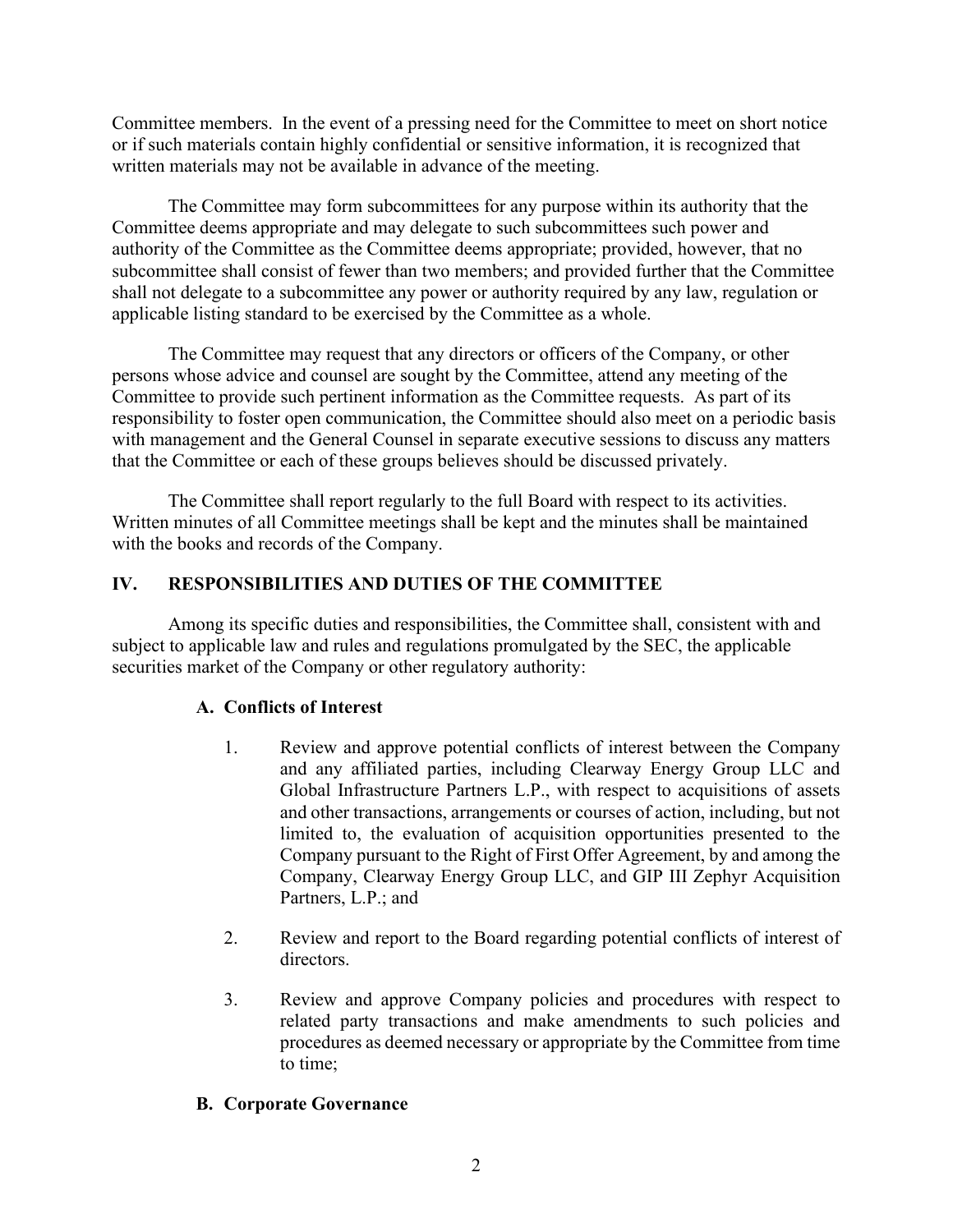- 1. Develop and recommend to the Board for adoption appropriate corporate governance guidelines, and recommend any changes to the Board;
- 2. Oversee compliance with the corporate governance guidelines;
- 3. Periodically, but no less frequently than annually, evaluate the adequacy and effectiveness of the corporate governance guidelines;
- 4. Review and approve Company policies that apply to the Board, the directors and officers subject to Section 16 of the Securities Exchange Act of 1934, as amended and the rules promulgated thereunder;
- 5. Except to the extent reserved for the full Board or another committee thereof, periodically, but no less frequently than bi-annually, review the Company's programs regarding environmental, social and governance ("ESG") related matters, which may include legislative and regulatory (including political advocacy), environmental health and safety, sustainability, human capital management, corporate culture and corporate social responsibility and philanthropic activities, and make recommendations to the Board;
- 6. Provide leadership and guidance to the Board and to the Company regarding other matters of corporate governance;
- 7. Review with legal counsel any legal and regulatory matters that may have a material impact on the appropriate corporate governance guidelines or the Company's corporate governance process; and
- 8. Review, at least annually, the Code of Conduct and Ethics that is applicable to the Company and its subsidiaries and that is in compliance with applicable laws and regulations. Approve any waiver from the Code of Conduct and Ethics applicable to officers or Directors.

# **C. Nomination**

- 1. Identify and review the qualifications of potential nominees for the Board and its committees, consistent with criteria approved by the Board;
- 2. Recommend to the Board candidates for appointment to Board committees;
- 3. Assess the contributions and independence of incumbent directors in determining whether to recommend them for reelection to the Board;
- 4. Recommend to the Board director candidates for the annual meeting of stockholders, and candidates to be elected by the Board as necessary to fill vacancies and newly created directorships, in accordance with the terms of the Company's certificate of incorporation; and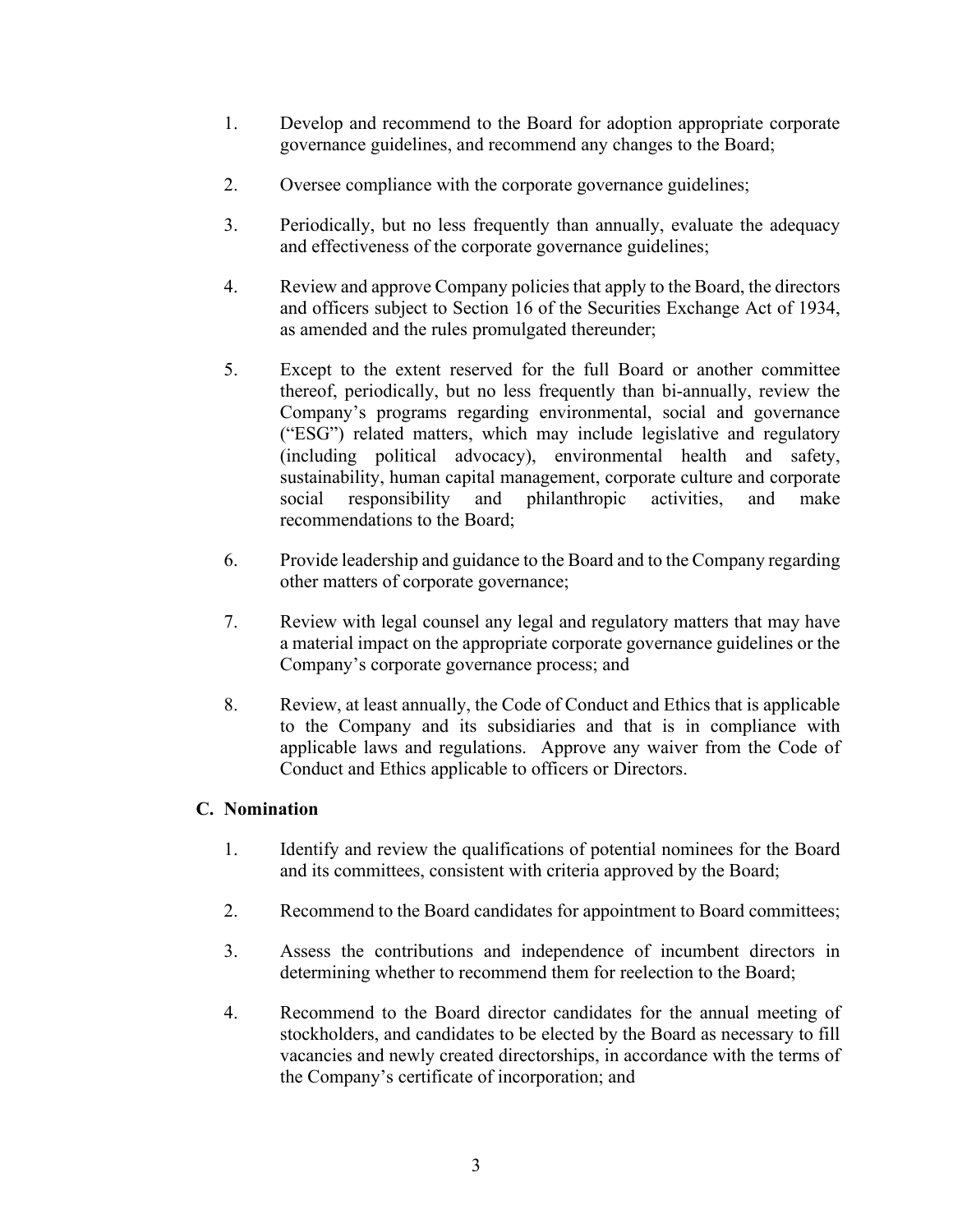5. Establish and review procedures for the consideration of Board candidates recommended by the Company's stockholders.

# **D. Director Qualifications; Process for Identifying and Evaluating Nominees**

- 1. Nominees for director shall possess the qualifications consistent with the criteria approved by the Board as set forth in its Corporate Governance Guidelines;
- 2. In identifying and evaluating nominees for director, including nominees recommended by stockholders, the Committee shall implement such process, as it deems appropriate; and
- 3. When formulating its director recommendations, the Committee may also consider any advice and recommendations offered by the Company's Chief Executive Officer and any non-Committee members of the Board.

# **E. Evaluation**

- 1. Develop and recommend to the Board for its approval an annual selfevaluation process of the Board and its Committees;
- 2. Oversee and coordinate the evaluations of the Board, each of its committees and management;
- 3. Periodically evaluate the assignment of directors to the Committee and to other Board committees; and
- 4. Report Committee actions and the Committee's evaluation of the overall performance of the Board to the Board with such recommendations as the Committee may deem appropriate.

# **F. Board Independence and Structure**

- 1. Periodically, but no less frequently than annually, review relationships between the Company and each director and report the results of its review to the Board, which will then determine whether directors satisfy applicable independence requirements;
- 2. Make recommendations to the Board concerning the structure, composition and functioning of the Board and its committees and consider periodically rotating directors among the committees; and
- 3. Monitor directorships in other public companies held by directors and senior officers of the Company.

# **G. Succession Planning**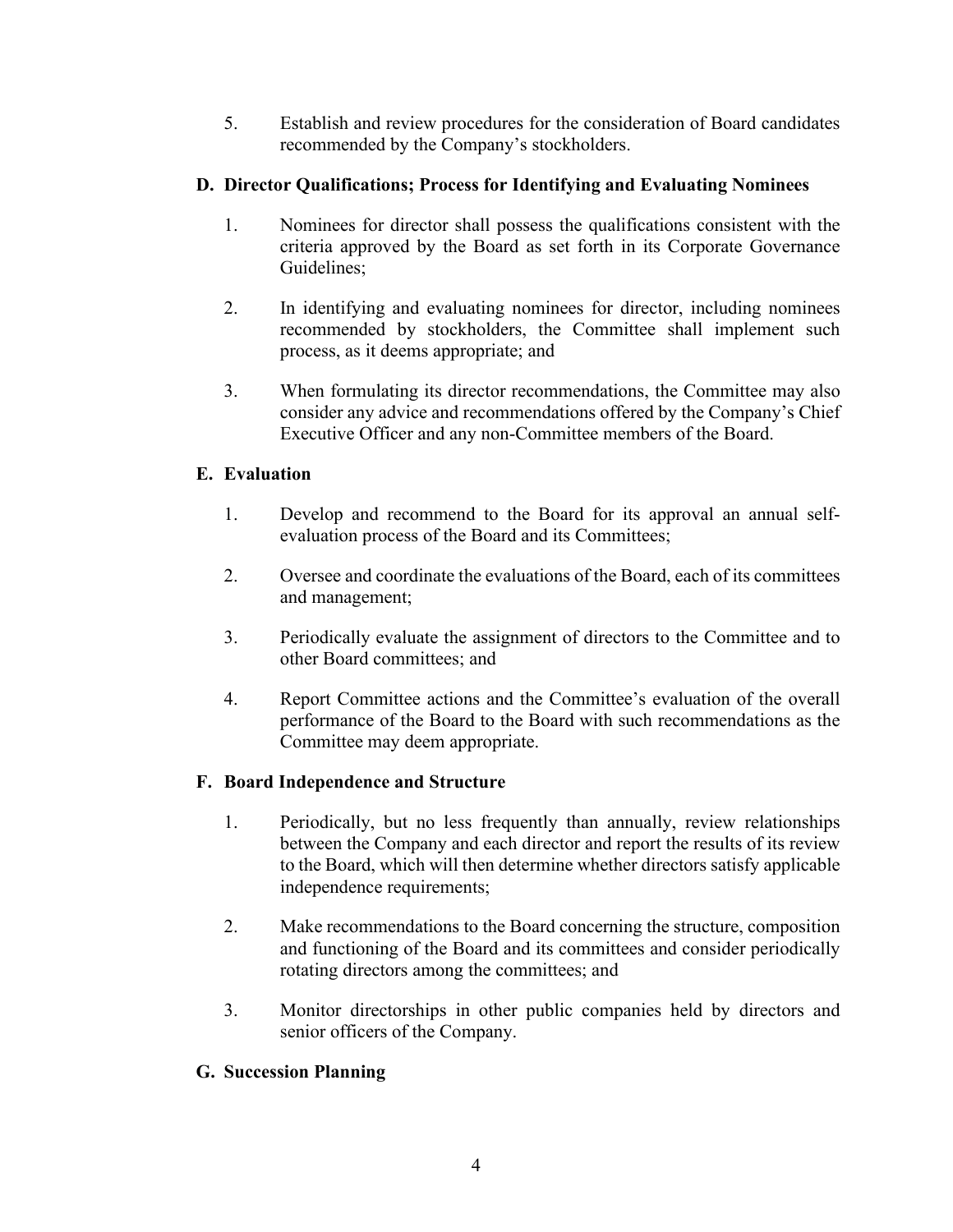1. Annually review the Company's succession plans at the Chief Executive Officer and other senior management levels.

## **H. Other Responsibilities**

- 1. Review and approve strategic transactions involving the transfer of 50% or more of the voting power in the Company;
- 2. Review and recommend to the Board retirement and other tenure policies for directors;
- 3. Review and assess the channels through which the Board receives information, and the quality and timeliness of information received;
- 4. Oversee the orientation process for new directors and programs for the continuing education of directors; and
- 5. Perform such other duties and responsibilities as are consistent with the purpose of the Committee and as the Board deems appropriate.

# **V. ANNUAL REVIEW OF THE CHARTER**

The Committee shall review and reassess the adequacy of this Charter on an annual basis. In conducting this review, the Committee shall evaluate whether this Charter appropriately addresses the matters that are or should be within its scope.

# **VI. EVALUATION OF THE COMMITTEE**

The Committee shall, on an annual basis, evaluate its performance under this Charter. The Committee shall address all matters that the Committee considers relevant to its performance, including at least the following: the adequacy, appropriateness and quality of the information and recommendations presented by the Committee to the Board, the manner in which they were discussed or debated, and whether the number and length of meetings of the Committee were adequate for the Committee to complete its work in a thorough and thoughtful manner.

The Committee shall present to the Board the results of its evaluation, including any recommended amendments to this Charter and any recommended changes to the Company's or the Board's policies or procedures.

### **VII. INVESTIGATIONS AND STUDIES, OUTSIDE ADVISORS, SUPPORT**

The Committee may conduct or authorize investigations into or studies of matters within the Committee's scope of responsibilities, and may retain, at the Company's expense, such independent counsel or other advisers as it deems necessary and appropriate to perform its duties hereunder, and to determine the terms, costs and fees for such engagements. Further, the Committee has sole authority to retain and terminate any search firm to be used to identify